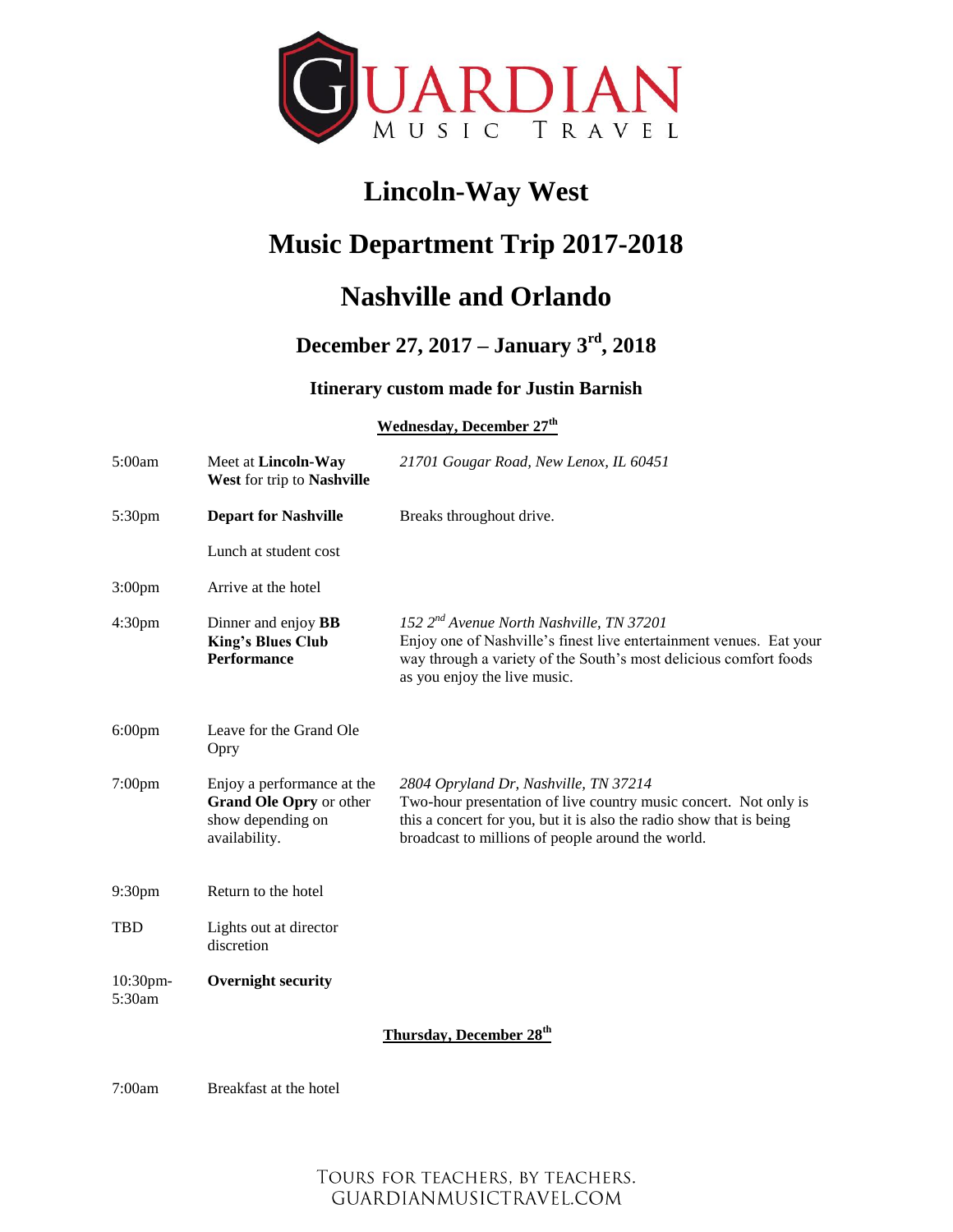

| 9:00am             | Board bus for clinics at a<br>local university                              | With excellent universities and colleges, we can plan a clinic with<br>wonderful professors!                                                                                                                                                                                                                                     |
|--------------------|-----------------------------------------------------------------------------|----------------------------------------------------------------------------------------------------------------------------------------------------------------------------------------------------------------------------------------------------------------------------------------------------------------------------------|
| $11:00$ pm         | <b>Lunch</b> and shopping at $2^{nd}$<br>Ave                                | Explore the unique and wide variety of shops and boutiques. Here<br>you will find food and dining venues and you souvenirs.<br>Lunch at student cost                                                                                                                                                                             |
| 1:30 <sub>pm</sub> | <b>Grand Ole Opry</b><br><b>House/RCA Studio B</b><br><b>Backstage Tour</b> | 2804 Opryland Drive Nashville, TN 37214<br>Get a glimpse into the heart of Nashville music-making during the<br>last 50 years. See how music is created while standing where                                                                                                                                                     |
|                    | <b>STAR FOR A DAY</b>                                                       | legends such as Dolly Parton and Elvis Presley recorded some of<br>their greatest hits.                                                                                                                                                                                                                                          |
|                    |                                                                             | You will rotate with your groups with a 1 hour recording session<br>and time to visit the museum                                                                                                                                                                                                                                 |
| 3:30 <sub>pm</sub> | <b>Grand Ole Opry House</b><br><b>Backstage Tour</b>                        | 2804 Opryland Drive Nashville, TN 37214<br>There's nothing like a backstage tour of the Grand Ole Opry<br>House-it's a must-see for everyone in Music City! Walk in the<br>footsteps of country music's superstars and get an exclusive look at<br>what happens behind the scenes of the show that made country<br>music famous! |
| 5:00pm             | <b>Nashville Honky Tonk</b><br><b>Highway</b>                               | 329 Broadway, Nashville, TN 37201<br>Explore what music Nashville has to offer. Honky tonk is an<br>establishment that contains at least one rockin' stage all day, every<br>day. Enjoy the live music being pump into the streets.                                                                                              |
|                    |                                                                             | Willie Nelson, Kris Kristofferson, Gretchen Wilson, Dierks Bently<br>and other stars began their careers on this amazing street.<br>Meaning, the person you see singing on the stage in Music City<br>might be the next big thing.                                                                                               |
| 6:30pm             | <b>Dinner at Wildhorse</b><br>Saloon                                        | 120 2 <sup>nd</sup> Ave N Nashville TN<br>Here you will not only find the tastiest BBQ dinner, but dance the<br>night away as you grab your partner and enjoy some line dancing<br>lessons.                                                                                                                                      |
|                    |                                                                             | Hear something familiar? It is the song you recorded earlier today.<br>Enjoy your dinner as you listen to your recording and the<br>recordings of your peers.                                                                                                                                                                    |
| 9:00 <sub>pm</sub> | Board the buses for the<br>Orlando                                          |                                                                                                                                                                                                                                                                                                                                  |
|                    |                                                                             | Friday, December 29th                                                                                                                                                                                                                                                                                                            |

Breakfast in transit at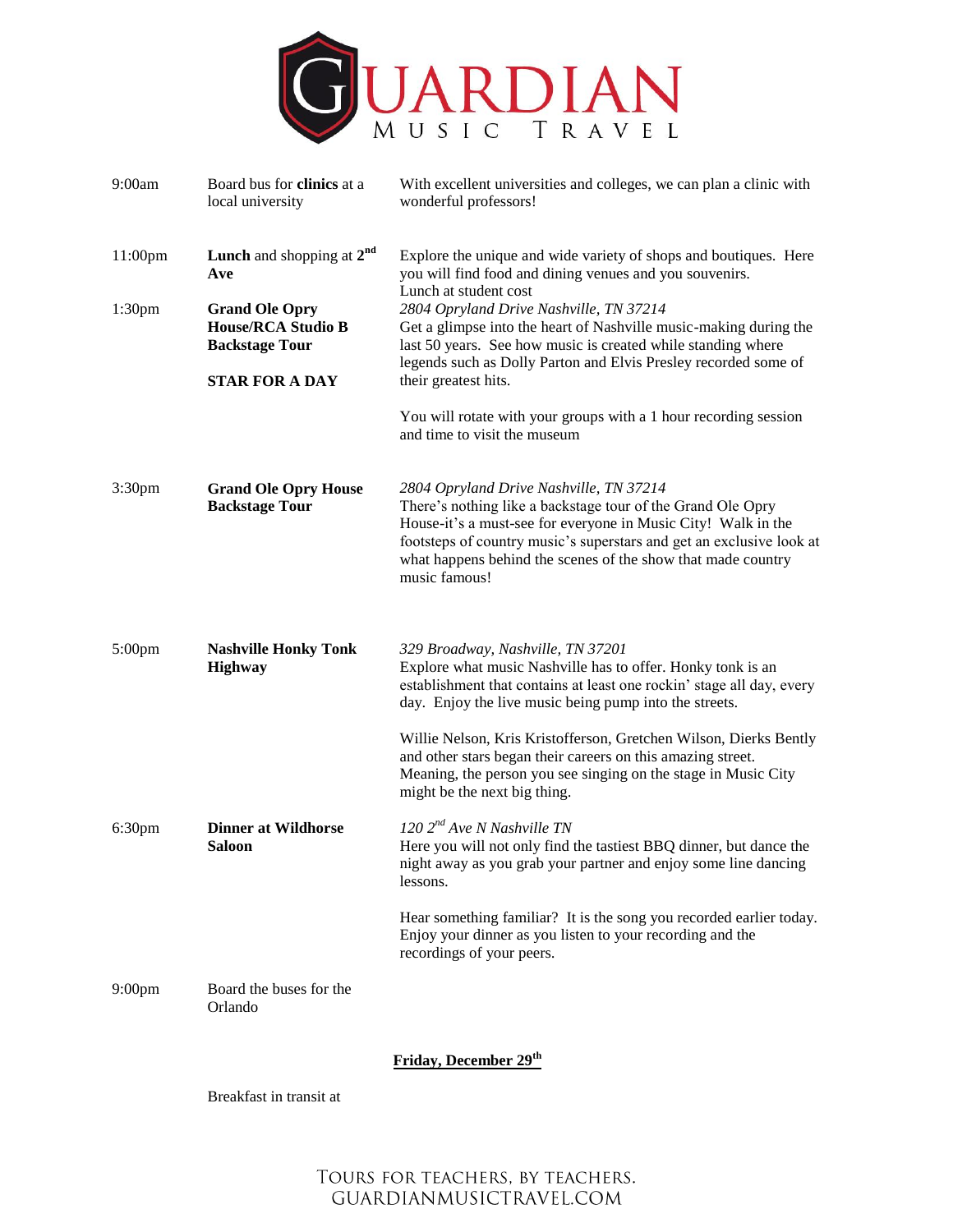

| 10:00am            | student cost<br><b>Arrive at Disney's Animal</b><br>Kingdom | 2901 Osceola Pkwy, Orlando, FL 32830<br>Encounter the magic of nature with rare creatures, authentic<br>adventures and world-class entertainment at Disney's Animal<br>Kingdom park, one of the largest animal theme parks in the world.                                                                                                                                                                                                                        |
|--------------------|-------------------------------------------------------------|-----------------------------------------------------------------------------------------------------------------------------------------------------------------------------------------------------------------------------------------------------------------------------------------------------------------------------------------------------------------------------------------------------------------------------------------------------------------|
|                    |                                                             | Home to more than 2000 animals across 300 species, the park<br>celebrates the beauty, mystery and harmony of all living things.<br>Explore 6 enthralling lands, each one alive with magic like<br>nowhere else: Oasis, Discovery Island, Africa, Rafiki's Planet<br>Watch, Asia and DinoLand, U.S.A. areas.                                                                                                                                                     |
| <b>TBD</b>         | Student meals on their own                                  | Students will receive a 15.00 Disney Dining Card and 25.00 Disney<br>Card for meals.                                                                                                                                                                                                                                                                                                                                                                            |
| 3:00 <sub>pm</sub> | Load motorcoaches for the<br>hotel                          | Check in to hotel                                                                                                                                                                                                                                                                                                                                                                                                                                               |
| 4:00 <sub>pm</sub> | Relax at the hotel                                          |                                                                                                                                                                                                                                                                                                                                                                                                                                                                 |
| 6:30pm             | Leave for Disney Springs                                    |                                                                                                                                                                                                                                                                                                                                                                                                                                                                 |
| $7:00$ pm          | Arrive at Disney Springs                                    | Students will receive a 25.00 Disney Card for dinner at the<br>restaurant of their choice                                                                                                                                                                                                                                                                                                                                                                       |
| 9:00pm             | Cirque du Soleil Show                                       |                                                                                                                                                                                                                                                                                                                                                                                                                                                                 |
| <b>TBD</b>         | Leave for hotel                                             |                                                                                                                                                                                                                                                                                                                                                                                                                                                                 |
| <b>TBD</b>         | Arrive at hotel                                             |                                                                                                                                                                                                                                                                                                                                                                                                                                                                 |
| TBD                | Lights out at director<br>discretion                        |                                                                                                                                                                                                                                                                                                                                                                                                                                                                 |
| 12:00pm-<br>5:30am | Overnight security                                          |                                                                                                                                                                                                                                                                                                                                                                                                                                                                 |
|                    |                                                             | Saturday, December 30 <sup>th</sup>                                                                                                                                                                                                                                                                                                                                                                                                                             |
| 7:00am             | <b>Breakfast</b> at the hotel                               |                                                                                                                                                                                                                                                                                                                                                                                                                                                                 |
| 8:00am             | Leave for Disney<br>workshops                               | Band members will enjoy the "You're Instrumental" Workshop<br>focused on sight-reading and executing a pitch-perfect<br>performance.                                                                                                                                                                                                                                                                                                                            |
| 11:30am            | Arrive at EPCOT                                             | Choir members will enjoy the "Disney Sings" Workshop thrill of<br>being a professional performer in a recording session.<br>200 Epcot Center Dr, Orlando, FL 32821<br>Explore exciting attractions, enchanting international pavilions and<br>award-winning fireworks. Explore Epcot's 2 distinct realms: Future<br>World, which features technological innovations, and World<br>Showcase, which shares with Guests the culture of cuisine of 11<br>countries. |

## TOURS FOR TEACHERS, BY TEACHERS. GUARDIANMUSICTRAVEL.COM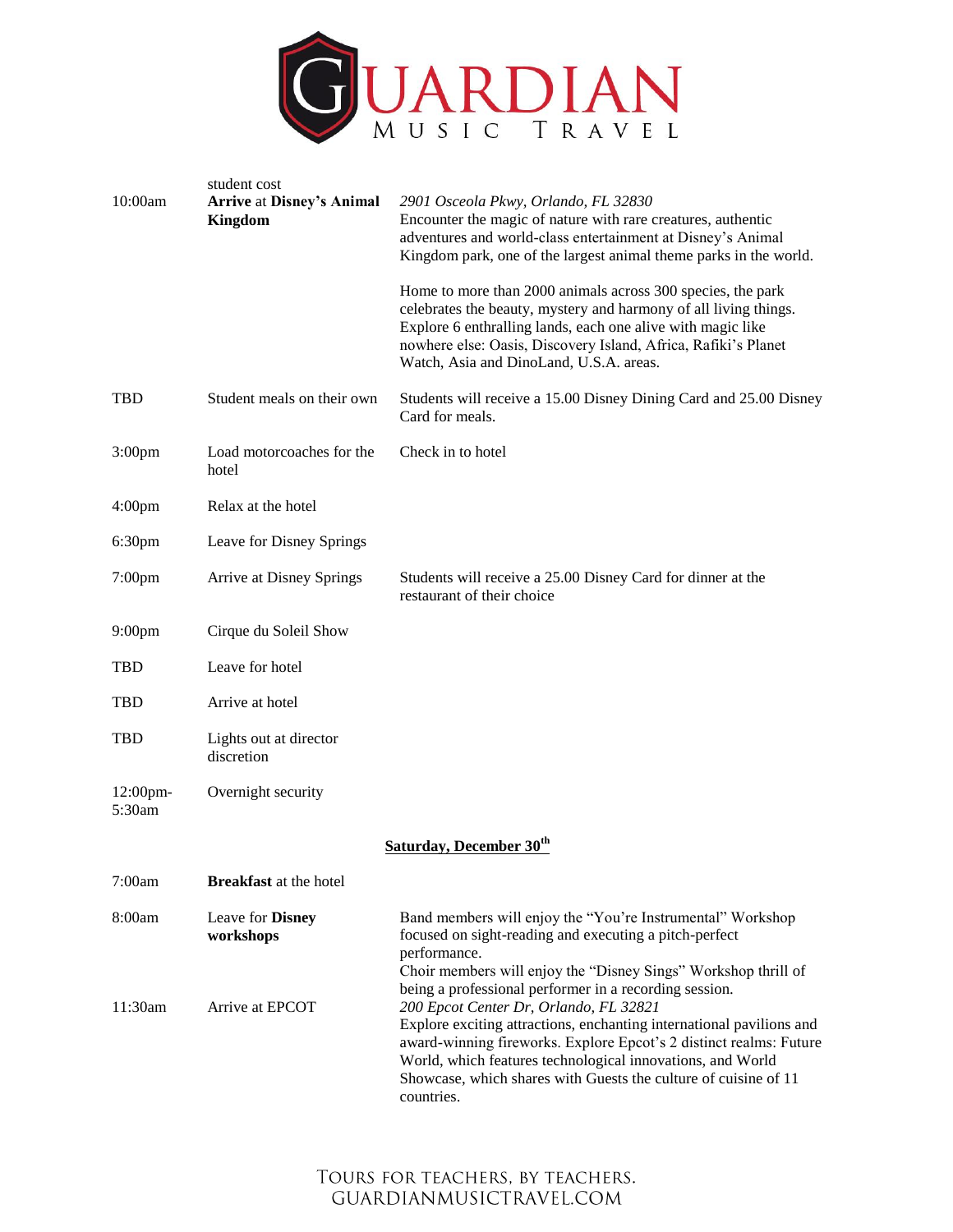

| <b>TBD</b>         | Student meals on their own                    | Students will receive a 15.00 Disney Dining Card                                                                                                                                                                    |
|--------------------|-----------------------------------------------|---------------------------------------------------------------------------------------------------------------------------------------------------------------------------------------------------------------------|
| 9:00 <sub>pm</sub> | <b>IllumiNations: Reflections</b><br>of Earth | Behold the past, present and future of Earth at this stunning<br>fireworks show that celebrates the spirit of humanity.                                                                                             |
| 9:30pm             | Leave <b>EPCOT</b>                            |                                                                                                                                                                                                                     |
| $10:00$ pm         | Arrive at bus and head back<br>to hotel       |                                                                                                                                                                                                                     |
| 10:30pm            | Arrive at <b>hotel</b>                        |                                                                                                                                                                                                                     |
| 10:30pm-<br>5:30am | Overnight security                            |                                                                                                                                                                                                                     |
|                    |                                               | <b>Sunday, December 31st</b>                                                                                                                                                                                        |
| 7:00am             | <b>Breakfast</b> at the hotel                 |                                                                                                                                                                                                                     |
| 8:00am             | Leave for Disney's Magic<br>Kingdom           | 1180 Seven Seas Dr, Lake Buena Vista, FL 32830                                                                                                                                                                      |
| 8:40am             | <b>Magic Kingdom Welcome</b><br><b>Show</b>   | 1180 Seven Seas Dr, Lake Buena Vista, FL 32830<br>Join the opening ceremonies this morning with Mickey and the<br>gang as they welcome you to the most magical place on earth!                                      |
| 9:00am             | Enter the Magic Kingdom                       | Fairytale dreams come true for 4 children of all ages at Magic<br>Kingdom park. Delight in classic attractions, enchanting fireworks,<br>musical parades and beloved Disney Characters across 6 whimsical<br>lands. |
| <b>TBD</b>         | Student meals on their own                    | Students will receive a 25.00 Disney Gift Card                                                                                                                                                                      |
| <b>MIDNIGHT</b>    | <b>HAPPY NEW YEARS!</b>                       | ENJOY THE FIREWORKS TO CELEBRATE THE NEW YEAR<br>AT THE MAGIC KINGDOM!                                                                                                                                              |
| TBD                | Leave the park                                |                                                                                                                                                                                                                     |
| <b>TBD</b>         | Arrive at the hotel                           |                                                                                                                                                                                                                     |
| <b>TBD</b>         | Lights out at director<br>discretion          |                                                                                                                                                                                                                     |
| 10:30pm-<br>5:30am | Overnight security                            |                                                                                                                                                                                                                     |
|                    |                                               | Monday, January 1st                                                                                                                                                                                                 |

9:00am Breakfast at the hotel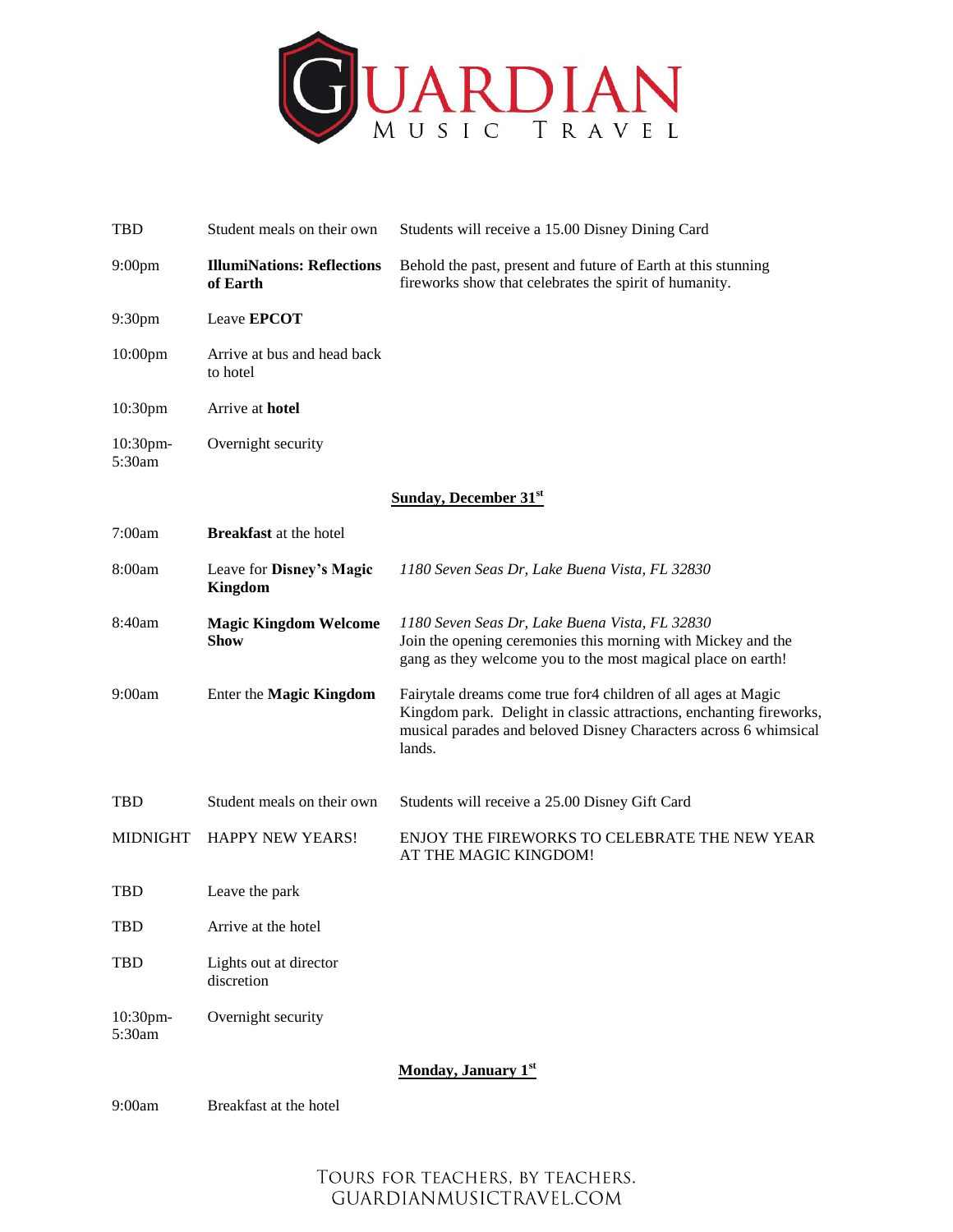

| 11:00am            | Depart for Disney's<br><b>Hollywood Studios</b>              | 351 S Studio Dr, Lake Buena Vista, FL 32830                                                                                                                                                                                                                                                                                                                                                                                         |
|--------------------|--------------------------------------------------------------|-------------------------------------------------------------------------------------------------------------------------------------------------------------------------------------------------------------------------------------------------------------------------------------------------------------------------------------------------------------------------------------------------------------------------------------|
| 9:30am             | Arrive at Disney's<br><b>Hollywood Studios</b>               | Movie magic comes to life at Disney's Hollywood Studios, awash<br>in the glitz and glamour of Hollywood's Golden Age. Experience<br>intergalactic, adventures, plummeting elevator rides, rollickin'<br>roller coasters and more!                                                                                                                                                                                                   |
| <b>TBD</b>         | Student meals on their own                                   | Students will receive a meal voucher for one of their two meals.                                                                                                                                                                                                                                                                                                                                                                    |
| 9:00 <sub>pm</sub> | Leave the park                                               |                                                                                                                                                                                                                                                                                                                                                                                                                                     |
| $10:00$ pm         | Arrive at hotel                                              |                                                                                                                                                                                                                                                                                                                                                                                                                                     |
| <b>TBD</b>         | Lights out at director<br>discretion                         |                                                                                                                                                                                                                                                                                                                                                                                                                                     |
| 10:30pm-<br>5:30am | Overnight security                                           |                                                                                                                                                                                                                                                                                                                                                                                                                                     |
|                    |                                                              | Tuesday, January 2nd                                                                                                                                                                                                                                                                                                                                                                                                                |
| 7:00am             | Breakfast at the hotel                                       |                                                                                                                                                                                                                                                                                                                                                                                                                                     |
| 8:00am             | Leave for Universal<br><b>Studios</b>                        | Universal Studios, 6050 Universal Blvd, Orlando, FL 32819                                                                                                                                                                                                                                                                                                                                                                           |
| 9:00am             | <b>Explore Universal Studios</b><br>with a park-to-park pass | 6000 Universal Blvd, Orlando, FL 32819<br>With a two-park pass, explore all that Universal Studios has to<br>offer including the incredible Harry Potter World at both parks!<br>Go behind the scenes, beyond the screen, and jump right into the<br>action of your favorite movies at Universal Studios, the world's<br>premier movie and TV based theme park.                                                                     |
|                    |                                                              | Unforgettable thrills and magical experiences await at The<br>Wizarding World of Harry Potter - Diagon Alley, at Universal<br>Orlando Resort. Dine at the Leaky Cauldron, shop at Weasleys'<br>Wizard Wheezes, and get ready for an adventure on the multi-<br>dimensional thrill ride, Harry Potter and the Escape from Gringotts.<br>Plus, travel to The Wizarding World of Harry Potter -<br>Hogsmeade™ on the Hogwarts Express. |
|                    |                                                              | Around every bend is another epic adventure. Around every corner<br>awaits another once-in-a-lifetime thrill. Take an unforgettable<br>journey through the uniquely themed islands of Universal's Islands<br>of Adventure, where the world's most cutting edge rides, shows and<br>interactive attractions bring your favorite stories, myths, cartoons,<br>comic book heroes and children's tales to life.                         |
| <b>TBD</b>         | Student meals on their own                                   | Students will receive a meal voucher for one of their two meals.                                                                                                                                                                                                                                                                                                                                                                    |